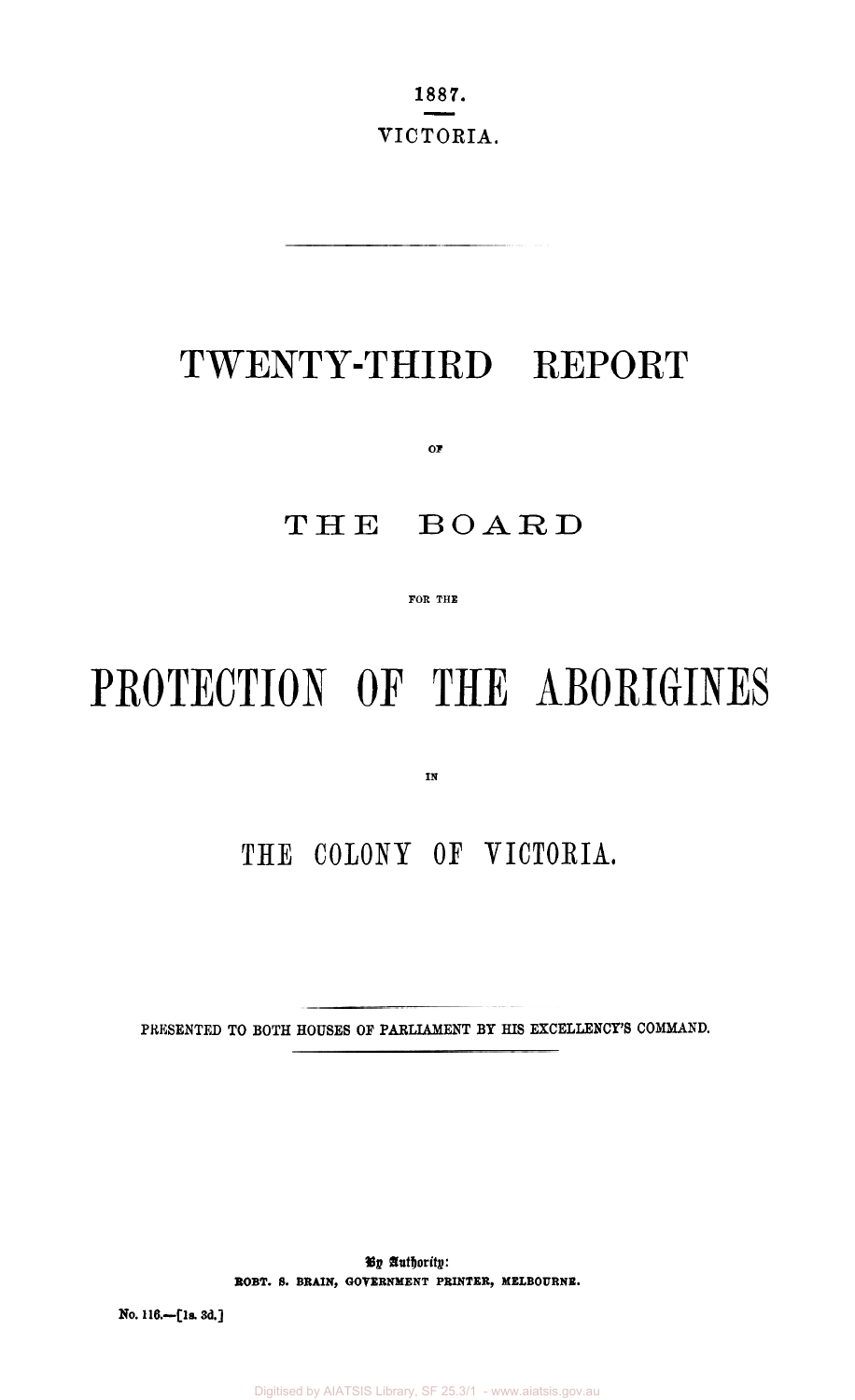#### Preparation.—Not given.<br>Printing (810 copies) •• •• •• ••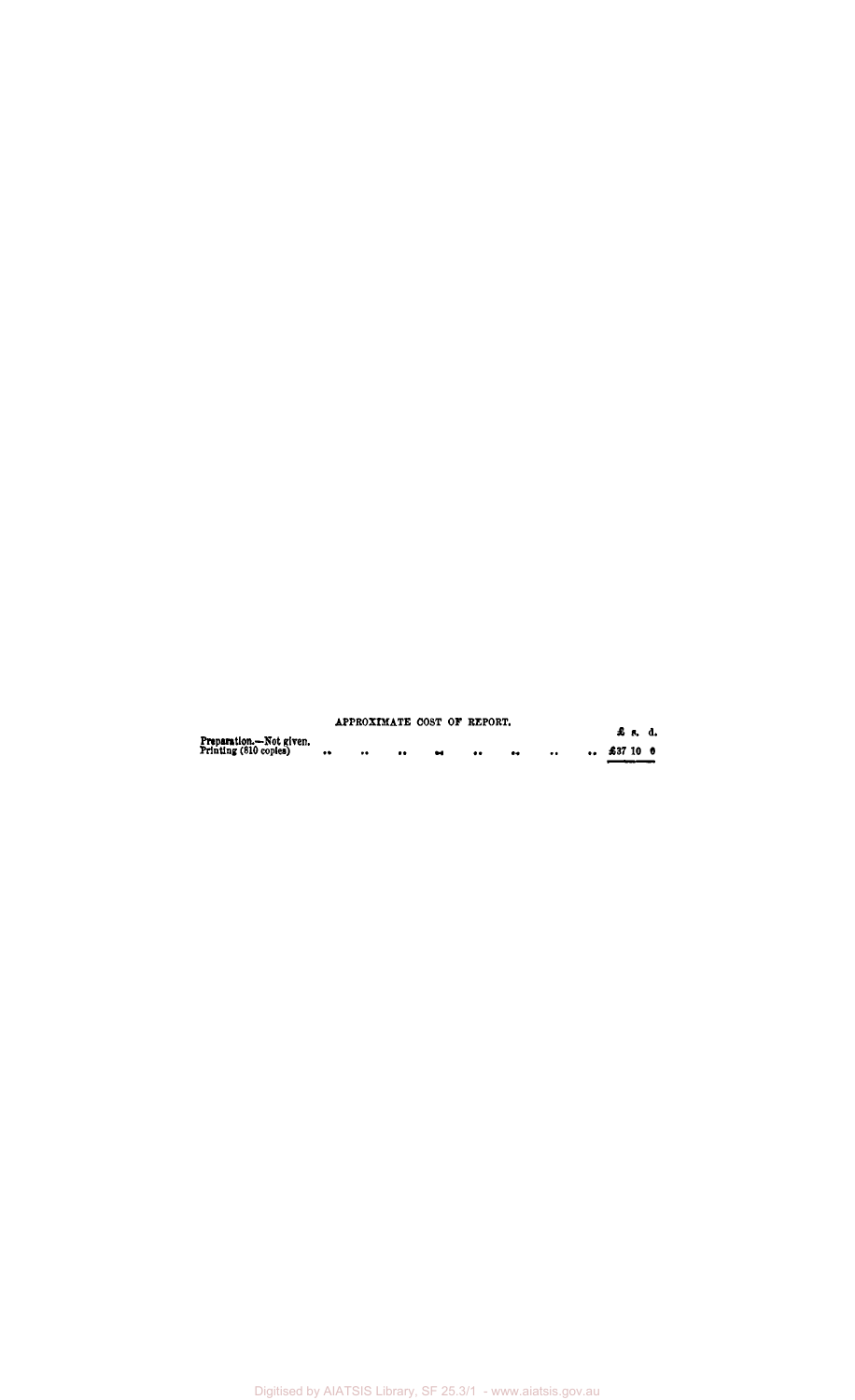# REPORT.  $\frac{POR}{P}$

**MAY** IT **PLEASE** Yom **EXCELLEKCY,** 

1st November, 1887.

The Board for the Protection of the Aborigines have the honour to submit this their Twenty-third Report of their proceedings, together with the reports from the managers **of** the various stations, and other papers, &c.

1. The Board held ten ordinary meetings and two special meetings during the year.

**2.** The average number of Aborigines and half-castes who have resided on the various stations during the year is as follows :-

| Coranderrk, under the management of Mr. Shaw |              |    | $\cdots$              |          | $\cdots$ | 91  |
|----------------------------------------------|--------------|----|-----------------------|----------|----------|-----|
| Framlingham,                                 | ,,           | "  | Mr. Goodall           | $\cdots$ |          | 90  |
| Lake Condah,                                 | , ,          | "  | Revd. J. H. Stähle    | $\cdots$ | $\cdots$ | 98  |
| Lake Wellington,                             | , ,          | ,, | Revd. F. A. Hagenauer |          | $\cdots$ | 63  |
| Lake Tyers,                                  |              | 95 | Revd. J. Bulmer       | $\cdots$ |          | 60  |
| Lake Hindmarsh,                              | $^{\bullet}$ | ,, | Mr. Bogisch           | $\cdots$ | $\cdots$ | 51  |
|                                              |              |    |                       |          |          | --  |
|                                              |              |    |                       |          |          | 453 |
|                                              |              |    |                       |          |          |     |

There are about 100 more who visit the stations occasionally.

**3.** The number **of** dep6ts (in charge of local guardians) where provisions, clothing, &e., are issued to those Aborigines who do not belong to any of the stations, is twelve. (See Appendices **XVI.** and **XVII.)** 

**4.** Return of births, marriages, and deaths on the various stations during the  $year :=$ 

|          |                         |          | Births. |           |   |          | Deaths.        |
|----------|-------------------------|----------|---------|-----------|---|----------|----------------|
| $\cdots$ | $\cdots$                | $\cdots$ | 4       | $\cdots$  | 2 | $\cdots$ | 3              |
| $\cdots$ | $\bullet\bullet\bullet$ |          | 4       | $\cdots$  | 0 |          | $\overline{4}$ |
| $\cdots$ |                         | $\cdots$ | 5       |           |   |          |                |
|          | $\cdots$                | $\cdots$ | 3       | $\cdots$  | 0 | $\cdots$ | 3              |
|          | $\cdots$                |          | 6       | $\cdots$  | 0 | $\cdots$ | 12             |
| $\cdots$ | $\cdots$                | $\cdots$ | 5       | $\ddotsc$ | 0 |          | 2              |
|          |                         |          |         |           |   |          |                |
|          |                         |          | 27      |           | 3 |          | 25             |
|          |                         |          |         |           |   |          |                |
|          |                         |          |         |           |   |          | Marriages.     |

*5.* The gross proceeds of the products of the **various** stations are **as**  follow :-

|          |          | $\cdots$                |          | $\cdots$                | 891    | 13 | - 9   |              |
|----------|----------|-------------------------|----------|-------------------------|--------|----|-------|--------------|
| $\cdots$ | $\cdots$ |                         |          | $\cdots$                | 327    |    |       |              |
|          | $\cdots$ |                         |          |                         | 396    | 16 | - 2   |              |
| $\cdots$ |          | $\bullet\bullet\bullet$ | $\cdots$ |                         | 252    |    |       |              |
|          | $\cdots$ | $\bullet\bullet\bullet$ |          | $\bullet\bullet\bullet$ | 39     | 9  | 5     |              |
|          |          | $\cdots$                |          | $\cdots$                |        |    | - 2   |              |
|          |          |                         |          |                         |        |    |       |              |
|          |          |                         |          |                         | £1,968 | 8  |       |              |
|          |          |                         |          |                         |        |    | 60 17 | 4 11<br>6 10 |

Since the last Report was submitted to Your Excellency, Parliament has passed a measure for merging the half-castes among the general population of the colony. For a long time the Board had been urging this policy on the attention of support able-bodied men who were well able *to* earn their own living. They were supplied at the public expense with houses, food, and clothing, with all the necessaries and many of the comforts of life. Under these circumstances, no habits of self-reliance were cultivated in them, and the great body of them were quite satisfied with their dependent position. colony. For a long time the Board had been urging this policy on the attention of<br>the country, It seemed to the Board unreasonable that the State should continue to .-

<sup>\*</sup> **The income from Corauderrk is paid into the Treasury.**